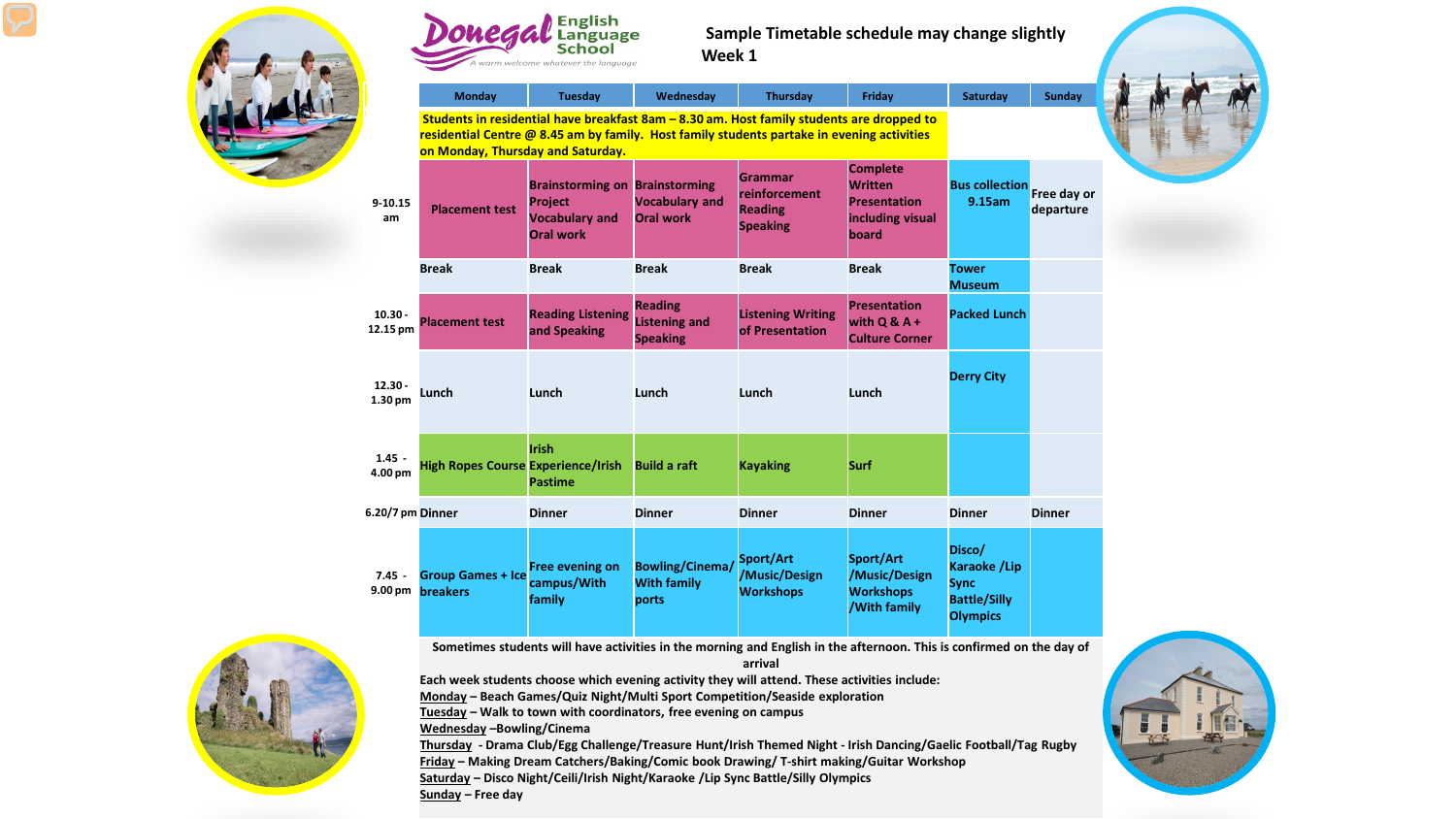



# **Sample Timetable schedule may change slightly Week 2**

|                                 | Monday                                                                                                                                                                                                                       | Tuesday                                                                                              | Wednesday                                                       | <b>Thursday</b>                                               | Friday                                                                                | Saturday                                                                               | <b>Sunday</b>            |
|---------------------------------|------------------------------------------------------------------------------------------------------------------------------------------------------------------------------------------------------------------------------|------------------------------------------------------------------------------------------------------|-----------------------------------------------------------------|---------------------------------------------------------------|---------------------------------------------------------------------------------------|----------------------------------------------------------------------------------------|--------------------------|
|                                 | Students in residential have breakfast 8am - 8.30 am. Host family students are dropped to<br>residential Centre @ 8.45 am by family. Host family students partake in evening activities<br>on Monday, Thursday and Saturday. |                                                                                                      |                                                                 |                                                               |                                                                                       |                                                                                        |                          |
| $9 - 10.15$<br>am               | <b>Placement test</b>                                                                                                                                                                                                        | <b>Brainstorming on Brainstorming</b><br><b>Project</b><br><b>Vocabulary and</b><br><b>Oral work</b> | <b>Vocabulary and</b><br><b>Oral work</b>                       | Grammar<br>reinforcement<br><b>Reading</b><br><b>Speaking</b> | <b>Complete</b><br><b>Written</b><br><b>Presentation</b><br>including visual<br>board | <b>Bus collection</b><br>9.15am                                                        | Free day or<br>departure |
|                                 | <b>Break</b>                                                                                                                                                                                                                 | <b>Break</b>                                                                                         | <b>Break</b>                                                    | <b>Break</b>                                                  | <b>Break</b>                                                                          | <b>Slieve League</b>                                                                   |                          |
| $10.30 -$<br>12.15 pm           | <b>Placement test</b>                                                                                                                                                                                                        | <b>Reading Listening</b><br>and Speaking                                                             | <b>Reading</b><br><b>Listening and</b><br><b>Speaking</b>       | <b>Listening Writing</b><br>of Presentation                   | <b>Presentation</b><br>with $Q & A +$<br><b>Culture Corner</b>                        | <b>Packed Lunch</b>                                                                    |                          |
| $12.30 -$<br>1.30 <sub>pm</sub> | Lunch                                                                                                                                                                                                                        | Lunch                                                                                                | Lunch                                                           | Lunch                                                         | Lunch                                                                                 | <b>Derry City</b>                                                                      |                          |
| $1.45 -$<br>4.00 pm             | <b>Battle archery</b>                                                                                                                                                                                                        | Graffiti<br><b>Workshop/Sand</b><br><b>Sculpture</b>                                                 | <b>Waterworld</b>                                               | <b>Farm Experience</b>                                        | Surf                                                                                  |                                                                                        |                          |
| 6.20/7 pm Dinner                |                                                                                                                                                                                                                              | <b>Dinner</b>                                                                                        | <b>Dinner</b>                                                   | <b>Dinner</b>                                                 | <b>Dinner</b>                                                                         | <b>Dinner</b>                                                                          | <b>Dinner</b>            |
| $7.45 -$<br>9.00 <sub>pm</sub>  | <b>Group Games + Ice</b><br><b>breakers</b>                                                                                                                                                                                  | <b>Free evening on</b><br>campus/With<br>family                                                      | <b>Bowling/Cinema/ Sport/Art</b><br><b>With family</b><br>ports | /Music/Design<br><b>Workshops</b>                             | Sport/Art<br>/Music/Design<br><b>Workshops</b><br><b>/With family</b>                 | Disco/<br><b>Karaoke /Lip</b><br><b>Sync</b><br><b>Battle/Silly</b><br><b>Olympics</b> |                          |

**Sometimes students will have activities in the morning and English in the afternoon. This is confirmed on the day of arrival**

**Each week students choose which evening activity they will attend. These activities include:**

**Monday – Beach Games/Quiz Night/Multi Sport Competition/Seaside exploration**

**Tuesday – Walk to town with coordinators, free evening on campus**

**Wednesday –Bowling/Cinema**

**Thursday - Drama Club/Egg Challenge/Treasure Hunt/Irish Themed Night - Irish Dancing/Gaelic Football/Tag Rugby**

**Friday – Making Dream Catchers/Baking/Comic book Drawing/ T-shirt making/Guitar Workshop Saturday – Disco Night/Ceili/Irish Night/Karaoke /Lip Sync Battle/Silly Olympics Sunday – Free day** 



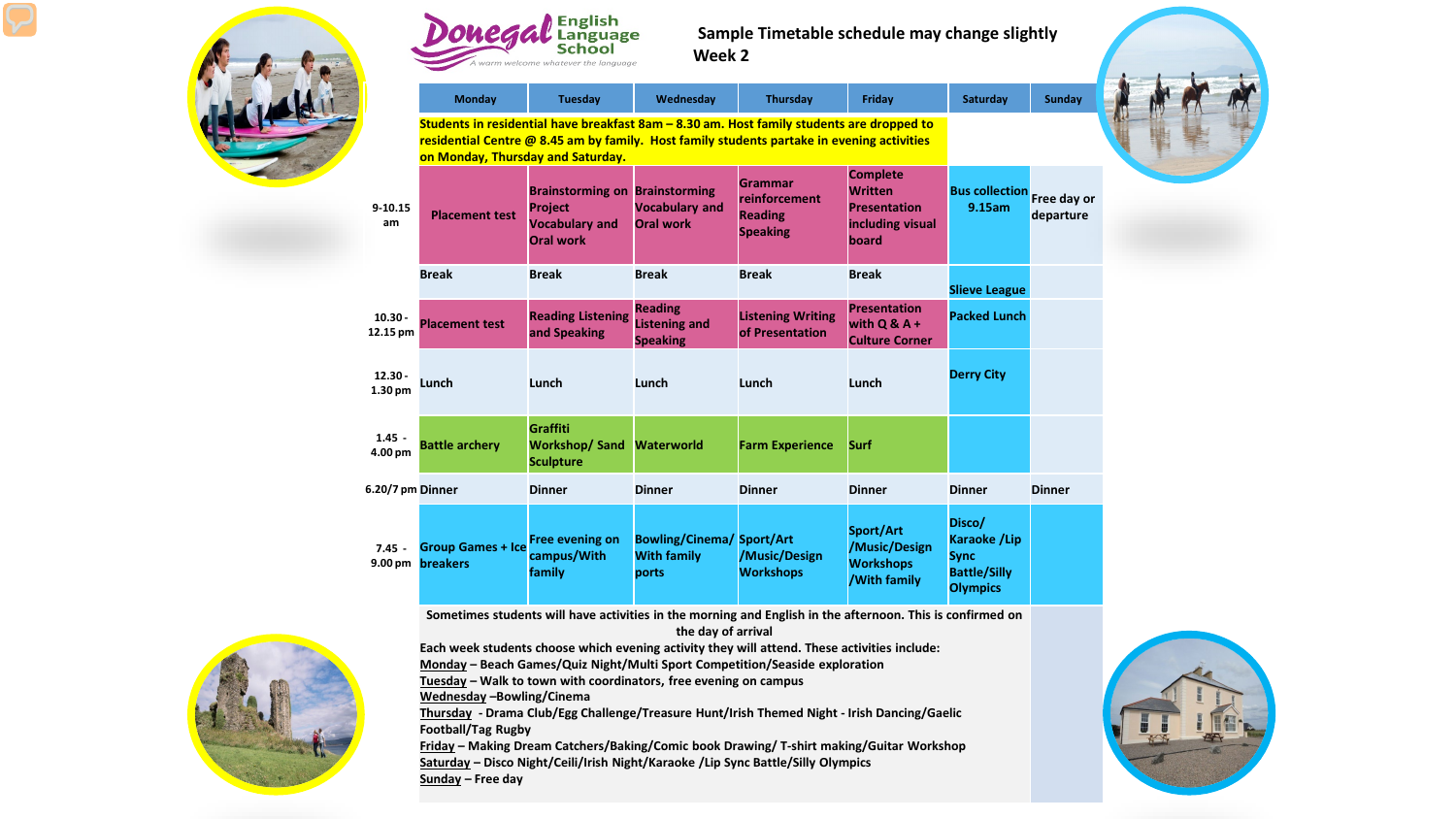



# **Sample Timetable schedule may change slightly Week 3**

|                                 | <b>Monday</b>                                                                                                                                                                                                                | Tuesday                                                                                              | Wednesday                                                       | <b>Thursday</b>                                                      | Friday                                                                                | Saturday                                                                               | <b>Sunday</b>            |
|---------------------------------|------------------------------------------------------------------------------------------------------------------------------------------------------------------------------------------------------------------------------|------------------------------------------------------------------------------------------------------|-----------------------------------------------------------------|----------------------------------------------------------------------|---------------------------------------------------------------------------------------|----------------------------------------------------------------------------------------|--------------------------|
|                                 | Students in residential have breakfast 8am - 8.30 am. Host family students are dropped to<br>residential Centre @ 8.45 am by family. Host family students partake in evening activities<br>on Monday, Thursday and Saturday. |                                                                                                      |                                                                 |                                                                      |                                                                                       |                                                                                        |                          |
| $9 - 10.15$<br>am               | <b>Placement test</b>                                                                                                                                                                                                        | <b>Brainstorming on Brainstorming</b><br><b>Project</b><br><b>Vocabulary and</b><br><b>Oral work</b> | <b>Vocabulary and</b><br><b>Oral work</b>                       | <b>Grammar</b><br>reinforcement<br><b>Reading</b><br><b>Speaking</b> | <b>Complete</b><br><b>Written</b><br><b>Presentation</b><br>including visual<br>board | <b>Bus collection</b><br>9.15am                                                        | Free day or<br>departure |
|                                 | <b>Break</b>                                                                                                                                                                                                                 | <b>Break</b>                                                                                         | <b>Break</b>                                                    | <b>Break</b>                                                         | <b>Break</b>                                                                          | <b>Parkes Castle</b>                                                                   |                          |
| $10.30 -$<br>12.15 pm           | <b>Placement test</b>                                                                                                                                                                                                        | <b>Reading Listening</b><br>and Speaking                                                             | <b>Reading</b><br><b>Listening and</b><br><b>Speaking</b>       | <b>Listening Writing</b><br>of Presentation                          | <b>Presentation</b><br>with $Q & A +$<br><b>Culture Corner</b>                        | <b>Packed Lunch</b>                                                                    |                          |
| $12.30 -$<br>1.30 <sub>pm</sub> | Lunch                                                                                                                                                                                                                        | Lunch                                                                                                | Lunch                                                           | Lunch                                                                | Lunch                                                                                 | <b>Sligo</b>                                                                           |                          |
| $1.45 -$<br>4.00 pm             | <b>Climbing Wall &amp;</b><br>Quickjump                                                                                                                                                                                      | <b>Irish</b><br><b>Masterchef/Make Niteline</b><br>a Movie                                           |                                                                 | <b>Hill Walking/Mini</b><br><b>Excursion</b>                         | Surf                                                                                  |                                                                                        |                          |
| 6.20/7 pm Dinner                |                                                                                                                                                                                                                              | <b>Dinner</b>                                                                                        | <b>Dinner</b>                                                   | <b>Dinner</b>                                                        | <b>Dinner</b>                                                                         | <b>Dinner</b>                                                                          | <b>Dinner</b>            |
| $7.45 -$<br>9.00 <sub>pm</sub>  | <b>Group Games + Ice</b><br><b>breakers</b>                                                                                                                                                                                  | <b>Free evening on</b><br>campus/With<br>family                                                      | <b>Bowling/Cinema/ Sport/Art</b><br><b>With family</b><br>ports | /Music/Design<br><b>Workshops</b>                                    | Sport/Art<br>/Music/Design<br><b>Workshops</b><br>/With family                        | Disco/<br><b>Karaoke /Lip</b><br><b>Sync</b><br><b>Battle/Silly</b><br><b>Olympics</b> |                          |



**Sometimes students will have activities in the morning and English in the afternoon. This is confirmed on the day of arrival**

**Each week students choose which evening activity they will attend. These activities include:**

**Monday – Beach Games/Quiz Night/Multi Sport Competition/Seaside exploration**

**Tuesday – Walk to town with coordinators, free evening on campus**

**Wednesday –Bowling/Cinema**

**Thursday - Drama Club/Egg Challenge/Treasure Hunt/Irish Themed Night - Irish Dancing/Gaelic Football/Tag Rugby**

**Friday – Making Dream Catchers/Baking/Comic book Drawing/ T-shirt making/Guitar Workshop Saturday – Disco Night/Ceili/Irish Night/Karaoke /Lip Sync Battle/Silly Olympics** 



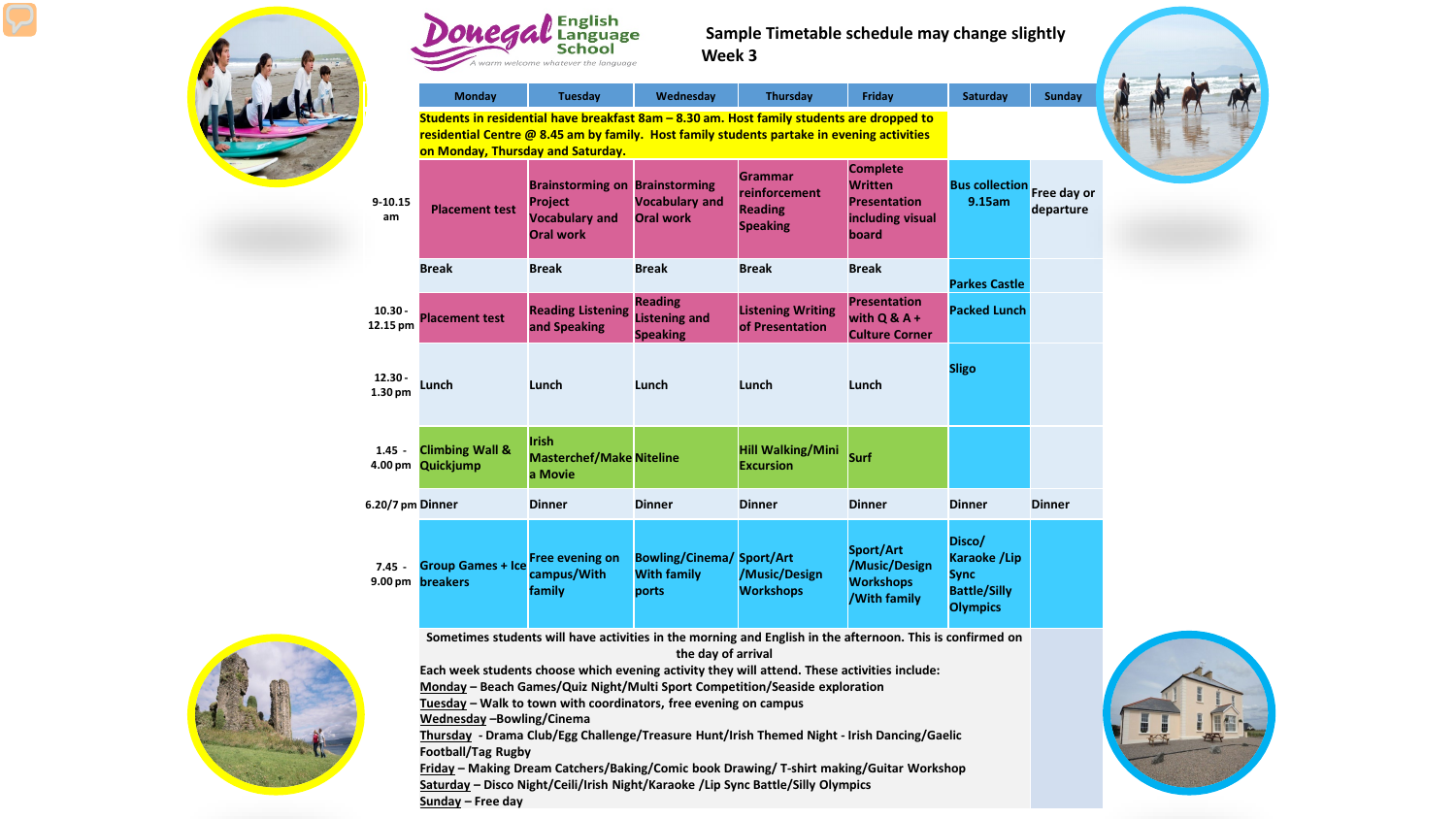

Multi Adventure Activities include:

### **High Ropes course**

The High Ropes course challenges the students to take part in obstacles such as the Trapeze and Jacob's Ladder which all take place high above ground.

### **Waterworld**

Bundoran's very own enclosed indoor waterpark that ensures a fun filled water based adventure, where you can enjoy the waves without the sand and the heat without the sunscreen.

### **Make a Movie**

The students get a shot at their 15 minutes of fame as they jump onto the big screen in their very own movie. The students will plan, direct and produce a movie based upon their experiences and interests here in Ireland and at DELS.

### **Build a Raft**

Each team will be designated certain materials to use to create a raft. Then members will be nominated to race the raft across the finish line against the others to win a small prize

### **Irish Experience/Irish Pastime/Irish Masterchef**

The students will take part in various Irish sports and activities to include baking Irish treats, playing Gaelic Football, learning simple Irish dancing and exploring myths and legends while leaving their mark in Ireland by carving Ogham Stones and casting them into the sea.

## **Niteline**

Blindfolded and following the leader through a series of surprises, expect to get muddy and wet and have lots of fun.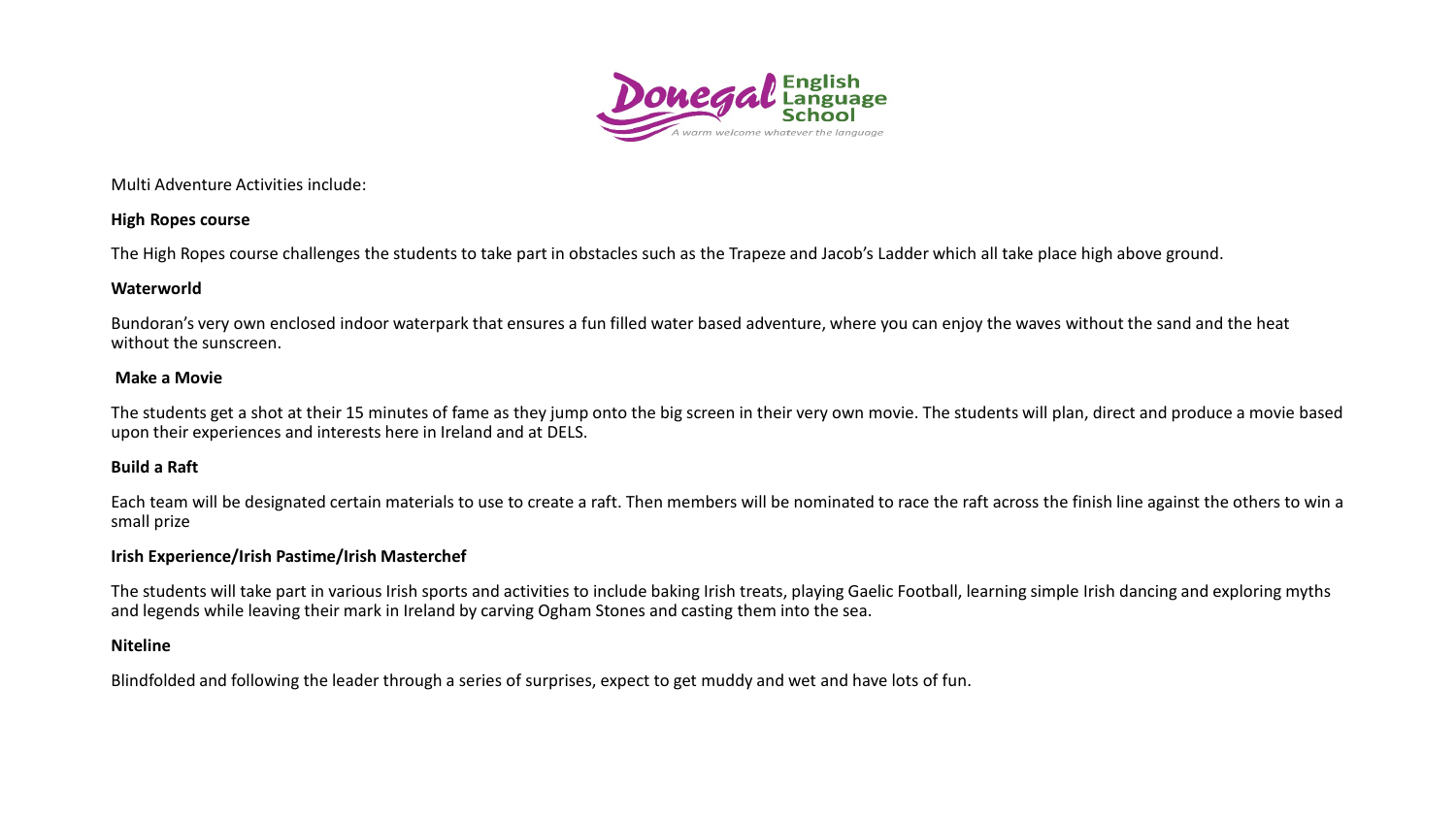

#### **Battle archery**

A fun, exciting and competitive combat game. Teams face off against each other in a series of challenges. A fast rotation of teams will keep everyone active.

### **Graffiti Art**

Students get to design their own t shirts/baseball caps using spray paint

#### **Farm Experience**

An tour in an authentic Irish farm. The students will discover where potatoes and turf grow. And enjoy different games around the farm.

#### **Climbing and Quick Fall**

The group conquers their fear of heights as they face the Rock Climbing Wall. Their courage is tested as they take a leap of faith from the top and Quick Jump to the bottom using a self-belaying system.

#### **Hill Walking**

A small bus ride from campus to Eagles Rock, Ireland's highest free standing tower, the students will take in the culture and the view as the learn about the local flora through games and activities.

#### **Mini Excursion**

Students will get to walk Queen Meabhs grave /Ben Bulben Forest and have a mini shipping trip in Sligo town/ Visit Donegal Castle and have a mini shopping trip in Donegal Town. The excursion will be decided when here as depends on weather

#### **Surf**

A taster of surf life here in Bundoran. The students will visit a local Irish beach to practise skills taught by surf instructors or improve skills already learned. A diverse activity suitable for those who just want to splash around and have fun or those who are serious about surfing!

### **Kayaking**

A paddle on local lakes to enjoy the view.